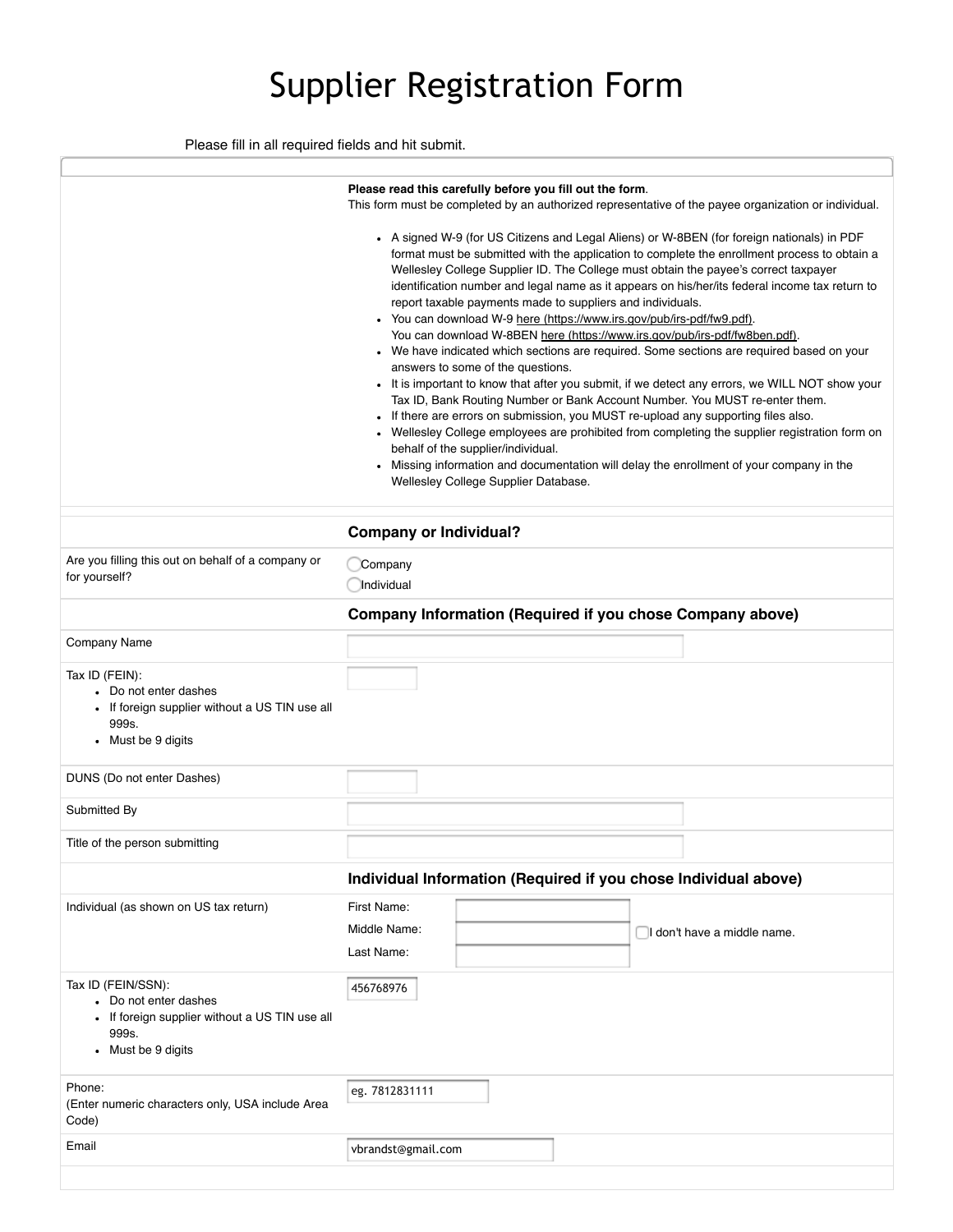|                                                                     | <b>Business Organization Type</b>                                                                                                                                                                                                                                                                                                                                                                                                                                                                                                                                                                                                 |  |
|---------------------------------------------------------------------|-----------------------------------------------------------------------------------------------------------------------------------------------------------------------------------------------------------------------------------------------------------------------------------------------------------------------------------------------------------------------------------------------------------------------------------------------------------------------------------------------------------------------------------------------------------------------------------------------------------------------------------|--|
| Choose one                                                          | Corporation<br><b>Corporation - Medical Services</b><br>Corporation - Legal Services<br><b>Limited Liability Company</b><br>Individual<br>Partnership<br>Tax Exempt (attach Tax Exempt Certificate)<br>Other                                                                                                                                                                                                                                                                                                                                                                                                                      |  |
|                                                                     | <b>Business Ownership Certifications (optional)</b>                                                                                                                                                                                                                                                                                                                                                                                                                                                                                                                                                                               |  |
|                                                                     | By marking any of the selections below, the Supplier agrees to a self-certification process and<br>solemnly affirms and attests that it possesses any claimed federal and/or state certification(s); and<br>agrees to provide Wellesley College with supporting evidence of such at any time upon request. The<br>Supplier acknowledges that its willful and false claim of these certifications may result in contract<br>cancellations and/or suspension or debarment proceedings. The Supplier further accepts the<br>responsibility to promptly report any certification changes to the Wellesley College Procurement Office. |  |
| Check all that apply                                                | Minority Owned Business - Federally Certified<br>Woman Owned Business - Federally Certified<br>Small Business - Federally Certified                                                                                                                                                                                                                                                                                                                                                                                                                                                                                               |  |
|                                                                     | Mailing Address/Contact Information (Everything except Street Address 2<br>in this section is required)                                                                                                                                                                                                                                                                                                                                                                                                                                                                                                                           |  |
|                                                                     | Mailing Addresses (known in Workday as Ship Addresses) must be a physical address and are used<br>by Wellesley College to send solicitations, addenda, purchase orders, change orders, and purchasing<br>correspondence or transactions via E-Mail, USPS Mail and/or courier/express service.                                                                                                                                                                                                                                                                                                                                     |  |
| <b>Street Address 1</b>                                             |                                                                                                                                                                                                                                                                                                                                                                                                                                                                                                                                                                                                                                   |  |
| <b>Street Address 2</b>                                             |                                                                                                                                                                                                                                                                                                                                                                                                                                                                                                                                                                                                                                   |  |
| City                                                                |                                                                                                                                                                                                                                                                                                                                                                                                                                                                                                                                                                                                                                   |  |
| Country                                                             |                                                                                                                                                                                                                                                                                                                                                                                                                                                                                                                                                                                                                                   |  |
| State (For US Addresses please use the two<br>letter code)          |                                                                                                                                                                                                                                                                                                                                                                                                                                                                                                                                                                                                                                   |  |
| Zip                                                                 |                                                                                                                                                                                                                                                                                                                                                                                                                                                                                                                                                                                                                                   |  |
| Phone:<br>(Enter numeric characters only, USA include Area<br>Code) | eg. 7812831111                                                                                                                                                                                                                                                                                                                                                                                                                                                                                                                                                                                                                    |  |
| Email                                                               | eg. abc@someplace.com                                                                                                                                                                                                                                                                                                                                                                                                                                                                                                                                                                                                             |  |
| <b>Mailing Contact Name</b>                                         |                                                                                                                                                                                                                                                                                                                                                                                                                                                                                                                                                                                                                                   |  |
| <b>Mailing Contact Title</b>                                        |                                                                                                                                                                                                                                                                                                                                                                                                                                                                                                                                                                                                                                   |  |
|                                                                     | <b>Remittance Address/Contact Information</b>                                                                                                                                                                                                                                                                                                                                                                                                                                                                                                                                                                                     |  |
|                                                                     | Remittance Address; used by Wellesley College Accounts Payable to send payments and accounting<br>correspondence).<br>Same as Mailing Address/Contact Information above                                                                                                                                                                                                                                                                                                                                                                                                                                                           |  |
| <b>Street Address 1</b>                                             |                                                                                                                                                                                                                                                                                                                                                                                                                                                                                                                                                                                                                                   |  |
| <b>Street Address 2</b>                                             |                                                                                                                                                                                                                                                                                                                                                                                                                                                                                                                                                                                                                                   |  |
| City                                                                |                                                                                                                                                                                                                                                                                                                                                                                                                                                                                                                                                                                                                                   |  |
| State (For US Addresses please use the two<br>letter code)          |                                                                                                                                                                                                                                                                                                                                                                                                                                                                                                                                                                                                                                   |  |